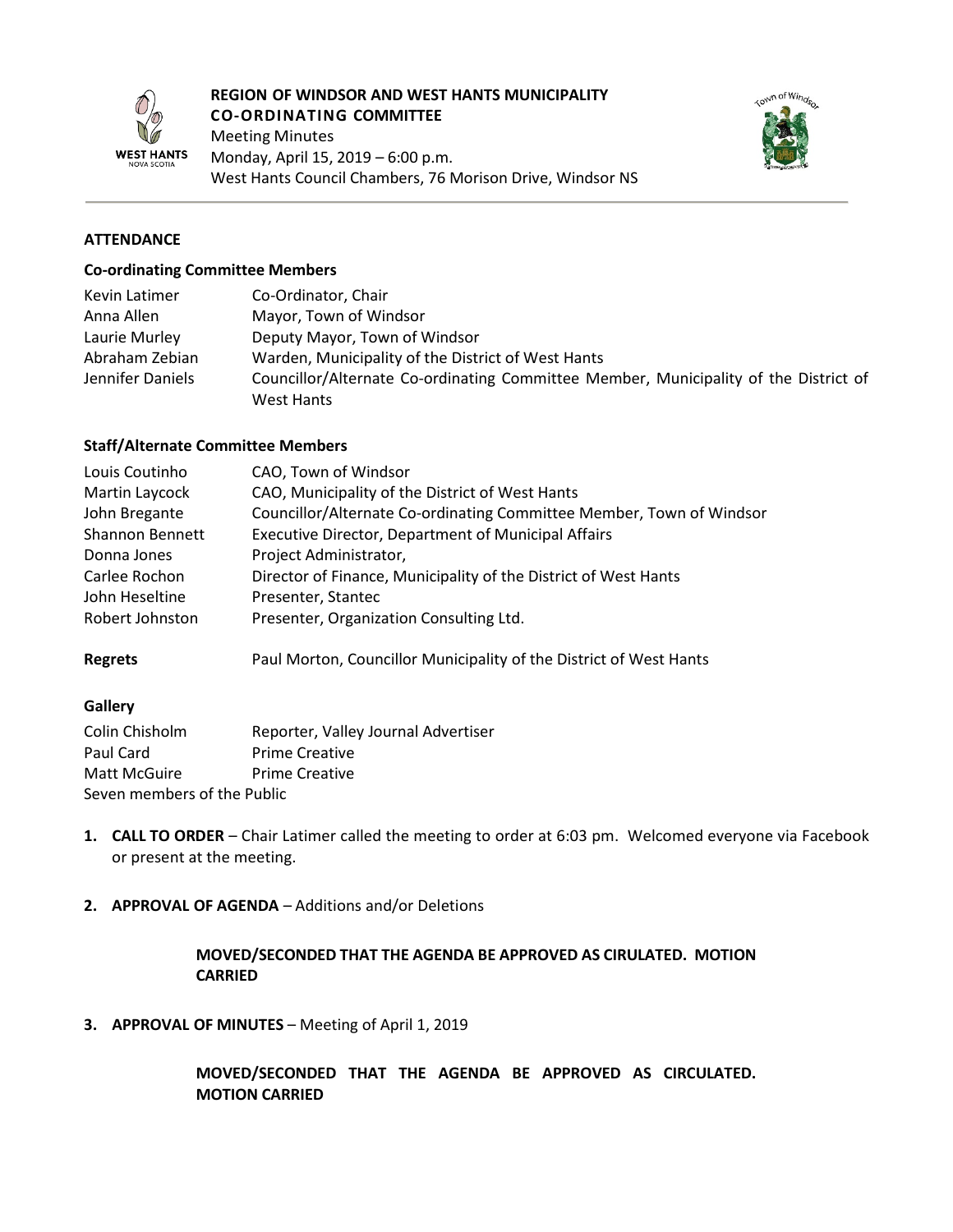## **4. DELEGATIONS / PRESENTATIONS (if any)**

# **(a) John Heseltine, Stantec (Windsor-West Hants Governance Review)**

- Mr. Heseltine presented his recommendation to the Co-ordinating Committee as laid out in his report. Spoke to the key points in his report, Council Size and Electoral Boundaries.
- Mr. Heseltine's opinion, taking into account the past practice of the UARB with respect to the Governance review, came down to the eleven-district approach. It is believed that it will be more comfortable for the transition from the current arrangement to the new Regional arrangement that the Municipal Units are looking for.
- There will be another Governance review in 2024 so there is opportunity for review after the next four years.
- Mayor Allen indicated that originally, she was in favor of 9 size council. But given the information that has been gathered and knowing that there will be another opportunity to review in 4 years (which is comforting), is not opposed to the eleven. Mayor Allen stated that she is not happy with the way the Town of Windsor is divided in the eleven configurations as it simply divides the town in two.
- Mr. Heseltine stated that the eleven-district scenario does reflect what he thinks are the wishes of the survey respondents.
- Warden Zebian thanked John, stated that he appreciated all the work that was done.
- Warden Zebian indicated he was happy with recommendation of eleven districts. He stated that the Rural Representation Committee had met with Councilor Daniels and they were also happy with the recommendation. Thinks the cut of the boundaries is perfect for taxes.
- Deputy Mayor Murley indicated that she is happy with the eleven districts but has concerns about not having a little more diversity within the Windsor old Town limits. Stated that currently, the purposal is the very best re-create for the areas of Windsor/West Hants but sees this changing as they revisit this down the road.

**MOVED/SECONDED THAT THE COUNCIL OF THE REGION OF WINDSOR AND WEST HANTS MUNICIPALITY SHOULD CONSIST OF A MAJOR, ELECTED AT LARGE AND ELEVEN COUNCILLORS ELECTED FROM DISTRICTS GENERALLY BOUND AS ILLISTRATED IN THE APRIL 10, 2019 WINDSOR-WEST HANTS GOVERNANCE REVIEW, COUNCIL SIZE AND POLLIING DISTRICT BOUNDARIES REPORT. MOTION CARRIED**.

Presentation concluded at 6:35pm and Mr. Heseltine left the meeting.

# **(b) Robert Johnston, OCL (Executive Search)**

- Mr. Johnston was introduced as the consultant who would lead the process of finding a Chief Administrative Officer (CAO) for the new Municipal Unit.
- Mr. Johnston presented to the committee a high-level overview and advised that he has had discussions with all members of the Co-ordinating Committee, the two alternates, the CAO's and a number of staff from both the Town of Windsor and the Municipality of West Hants.
- Mayor Allen asked for clarification of what was meant by "media advertising if requested" in his presentation. It was explained that this was a procedure of placing ads in major newspapers. It was advised that this was very expensive and the return on investment was poor.
- Mayor Allen asked if the Co-ordinating Committee members would be involved in screening and interview process. The Co-ordinator explained that an Advisory Group has been established with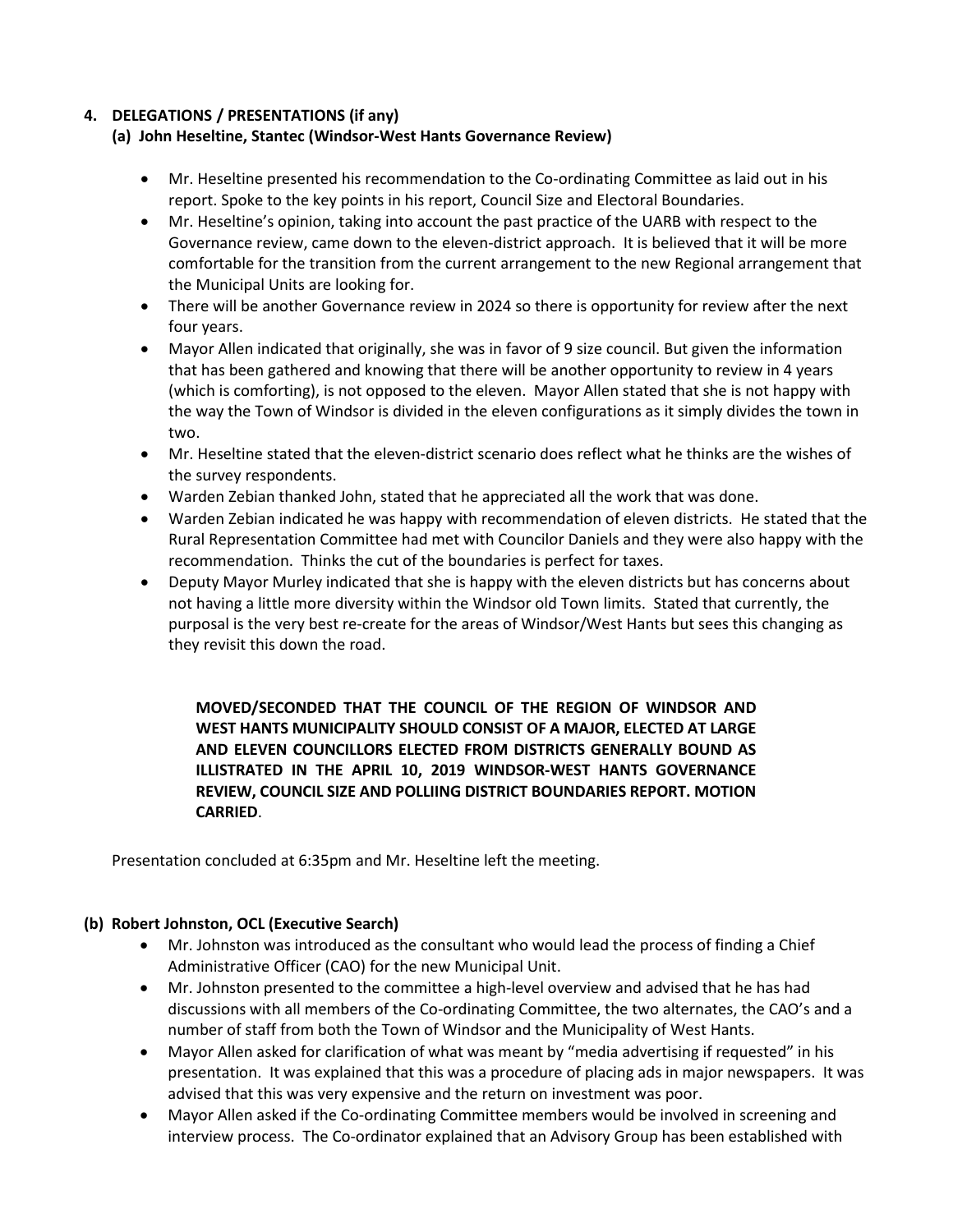himself, the two CAO's and Shannon Bennett from Department of Municipal Affairs (DMA). This Advisory Group would do the initial screening to create a list of potential candidates (5-8) for interviews. In an effort to keep the ball moving they would continue to get the list down. Mayor Allen requested feedback from advisory group on this point.

- Warden Zebian indicated that he is okay with advisory committee to get the list down to 3-5, indicating that OCL were the experts and was happy to take direction from the Advisory Committee.
- Councillor Daniels, stated that OCL has a good reputation and concurs with Warden Zebian.
- Deputy Mayor agreed to the Advisory Group to get the list for interviews to smaller number. Also indicated she would be interested in looking beyond just municipal experience.
- Mr. Latimer followed up with Mr. Johnston on the timeline. Mr. Johnston advised that they are currently about a week behind schedule but should have a candidate by mid to the end of June. Could be one - three months before the candidate could start.

## **5. IN-CAMERA** (typically #9 on the agenda but moved up) – Personnel Matter

*Those that remained for the in-camera session included the Co-ordinating Committee members, CAO's Coutinho and Laycock, Alternate Committee members Daniels and Bregante, Shannon Bennett, Department of Municipal Affairs, Robert Johnston, OCL, Project Administrator, Donna Jones*

## **MOVED/SECONDED THAT AT 6:51PM, THE MEETING MOVED IN-CAMERA TO DISCUSS A PERSONNEL MATTER. MOTION CARRIED**

**MOVED/SECONDED THAT AT 7:10PM, THE MEETING MOVED OUT OF IN-CAMERA TO DISCUSS A PERSONNEL MATTER. MOTION CARRIED**

Mr. Johnston left the meeting at the end of in Camera session

## **Regular Open Meeting Re-convened at 7:11PM**

## **6. BUSINESS ARISING FROM PREVIOUS MINUTES (if any)**

- **(a) Terms of Reference** (attached)
	- Mr. Latimer referenced page 4 of the Terms of Reference (TOR) which states that the Committee will review the TOR periodically for changes or amendments it may deem necessary from time to time.
	- The following 4 changes to the TOR were put forward:
		- $\circ$  Co-ordinator Role The Co-ordinator shall have authority to enter contracts binding the Committee by his signature
		- $\circ$  Project Administator Role The Committee shall be supported in achieving its mandate by a Project Administrator. The duties and responsibilities of the Project Administrator are generally described in Appendix "D". The Project Administrator shall report to and take direction from the Co-ordinator.
		- $\circ$  Co-ordinating Committee Meetings Where the Committee meets in-camera, minutes of the in-camera meetings shall be taken by the Clerk or a designate and kept in the Office of the Clerk. The minutes of in-camera meetings shall be approved at the next in-camera meeting of the Committee as the first item of business of the in-camera meeting. Minutes of incamera are not considered to be of public record.
		- $\circ$  Agenda, Minutes and Resolutions Meeting minutes and agendas shall be posted as soon as conveniently possible in the discretion of the Co-Ordinator on the Strongerregion.ca website for public information purposes.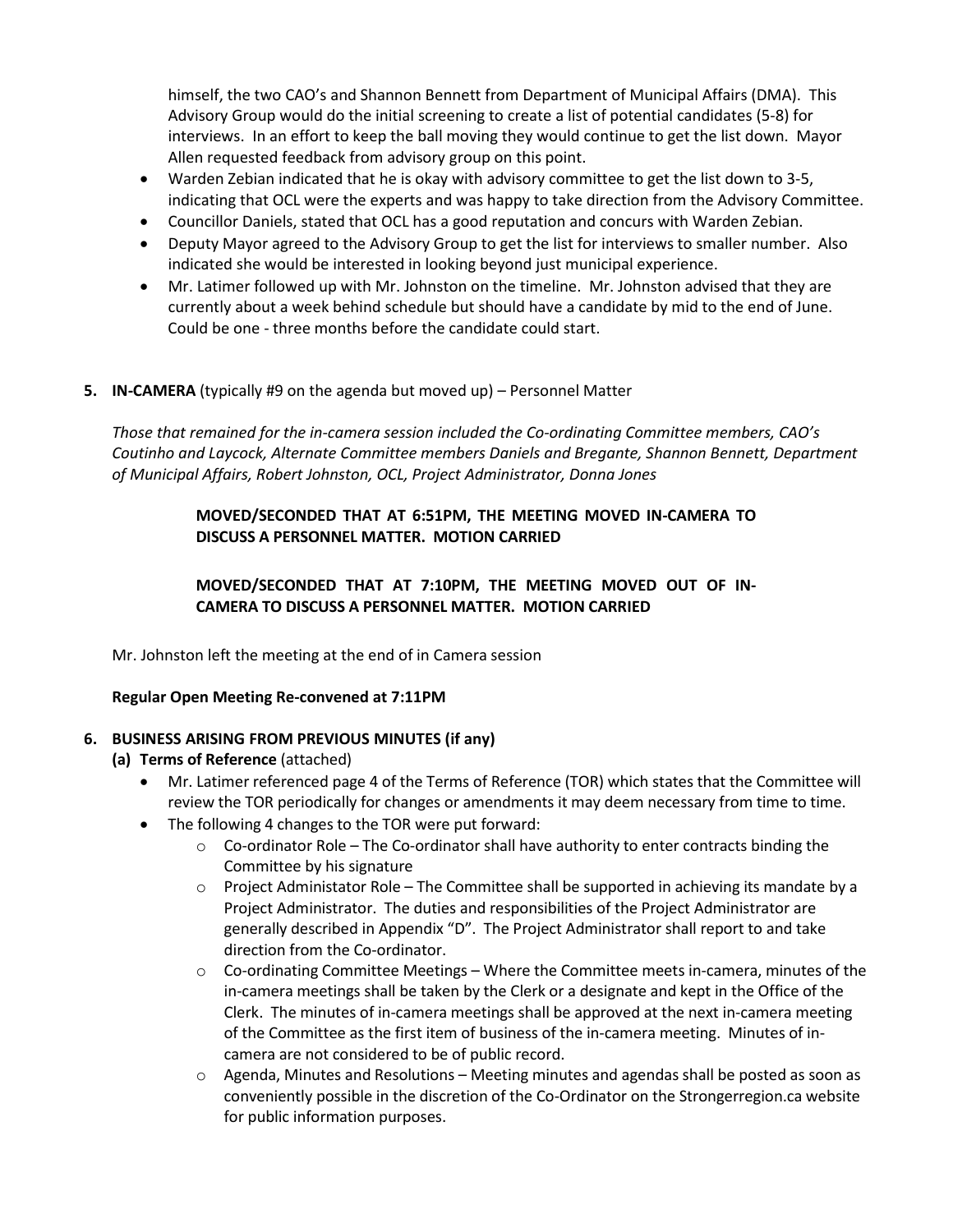## **MOVED/SECONDED THAT THE TERMS OF REFERENCE BE APPROVED AS AMENDED. MOTION CARRIED**

#### **(b) Start-up meeting – Approved RFP for Asset Management – (Hatch)**

- CAO Laycock reported that the kickoff meeting with Hatch is scheduled for April 25<sup>th</sup>. Both CAO's, the two Directors of Public Works and the Co-ordinator will be meeting to go over what the expectations are. To review what the proponent submitted, Gantt chart, and Statement of Work and to ensure all parties are clear moving forward.
- This is a comprehensive review of the assets for both Windsor and West Hants and a significant amount of work to be carried out. It is going to take a lot of time and effort on staff but well worth it.

## **7. STAFF REPORTS**

## **(a) Fire Services RFP Recommendation**

- CAO Laycock advised that the two CAO's and fire services have already been working together. He advised that part of the two units consolidating in April 2020, is understanding how the two Fire Services currently exist.
- Staff have proposed a 10-year plan that utilizes current resources and needs and the needs of a Regional Fire Service going forward. There are a number of factors to consider, including all related financial requirements to achieve and develop a plan, potential services, including replacements of vehicles and equipment so that the new council is very clear on the ongoing capital cost moving forward, no surprises.
- Critical component of this RFP is that proponents look at previous studies and that they integrate those findings.
- Hoping to have a final report back to Co-ordinating Committee by September.

# **MOVED/SECONDED THAT THE CO-ORDINATOR MOVE FORWARD WITH A REQUEST FOR PROPOSAL (RFP) FOR FIRE SERVICES FOR THE REGION OF WINDSOR AND WEST HANTS MUNICIPALITY. MOTION CARRIED**

#### **(b) Financial Implementation**

- Director of Finance Carlee Rochon presented the Financial Implementation see attached
- Mayor Allen inquired how the reporting would work for March 31, 2020 as year-end will not be complete? It was reported that the reports would be presented to the new Council.

#### **8. BILL 55, SECTION 12 ITEMS - No items**

**9. ADDITIONS TO THE AGENDA –** none, however it was brought forward that there would be an in-camera discussion of a personnel matter after item 4(b)on the agenda.